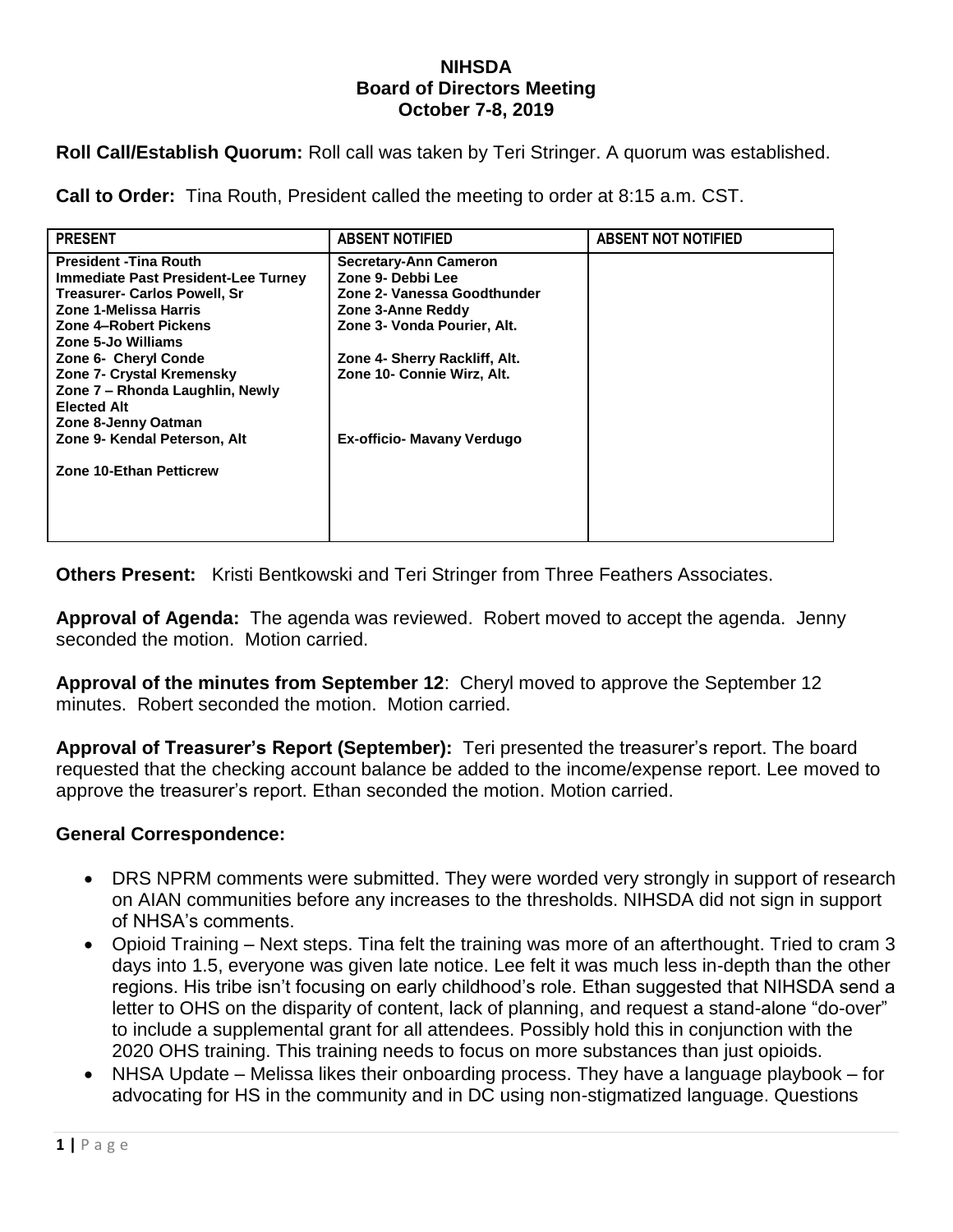about other regions/state associations including AIAN programs – discuss this with Mike Richardson and state collaboration.

**Committee Reports:** Committee chairs presented committee reports. Details are provided in each committee report: Highlights of committee work are outlined below. Details of committee work were verbally presented for approval.

- Executive Committee work included: October agenda, Lunch with NICCA, Committees, 2020 **Budget**
- Advocacy none
- $\bullet$  Membership none
- Governance none
- Finance none
- Education none
- Board Restructure Began discussion of options. Lee added to this committee.

Ethan moved to approve all committee reports including all recommended action items. Melissa seconded the motion. Motion carried.

**Strategic Planning Update:** Teri presented the progress made on the strategic plan. The membership survey is underway. NICCA is conducting a joint meeting with NIHSDA to discuss T/TA needs. MCS and Ann have met with Jessica Barnes of TRC to discuss research needs and begin a plan for determining a prioritized list. Team building and board development ideas were discussed for the March face to face meeting.

**Seat Officers:** The following officer positions were open for election and the nominees ran unopposed:

President Elect – Lee Turney

Secretary – Ann Cameron

Melissa moved to seat Lee as President Elect and Ann as Secretary. Robert seconded the motion. Motion carried.

# **Zone Updates:**

- **Zone 1:** Collaboration with the state is an uphill battle possibly get Mike involved. Melissa's program specialist reached out about doing a short video on working with native programs to be presented to the program specialists during their training. Tina will reach out to Todd to get multiple zones represented.
- **Zone 2:** Still need an alternate will recruit in Wisconsin to get them representation. 2020 Conf – welcome gifts to represent each tribe, will also be working on sponsorships. Nov 19-21 is the language summit hosted by Leech Lake. Ojibwe/Lakota. Focusing on the speakers in the classroom.
- **Zone 3: No rep**
- **Zone 4:** August Pre-service. PBC cluster going right now. Teacher shortage.
- **Zone 5:** NM Governor wants an EC Business plan concerned about tribal sovereignty with a new set of standards they would possibly have to meet. Mike is involved.
- **Zone 6:** November state CLASS training. Working on getting center built at Havasupai. Hualapai is writing their grant after being under CDI.
- **Zone 7:** Nevada state association is reaching out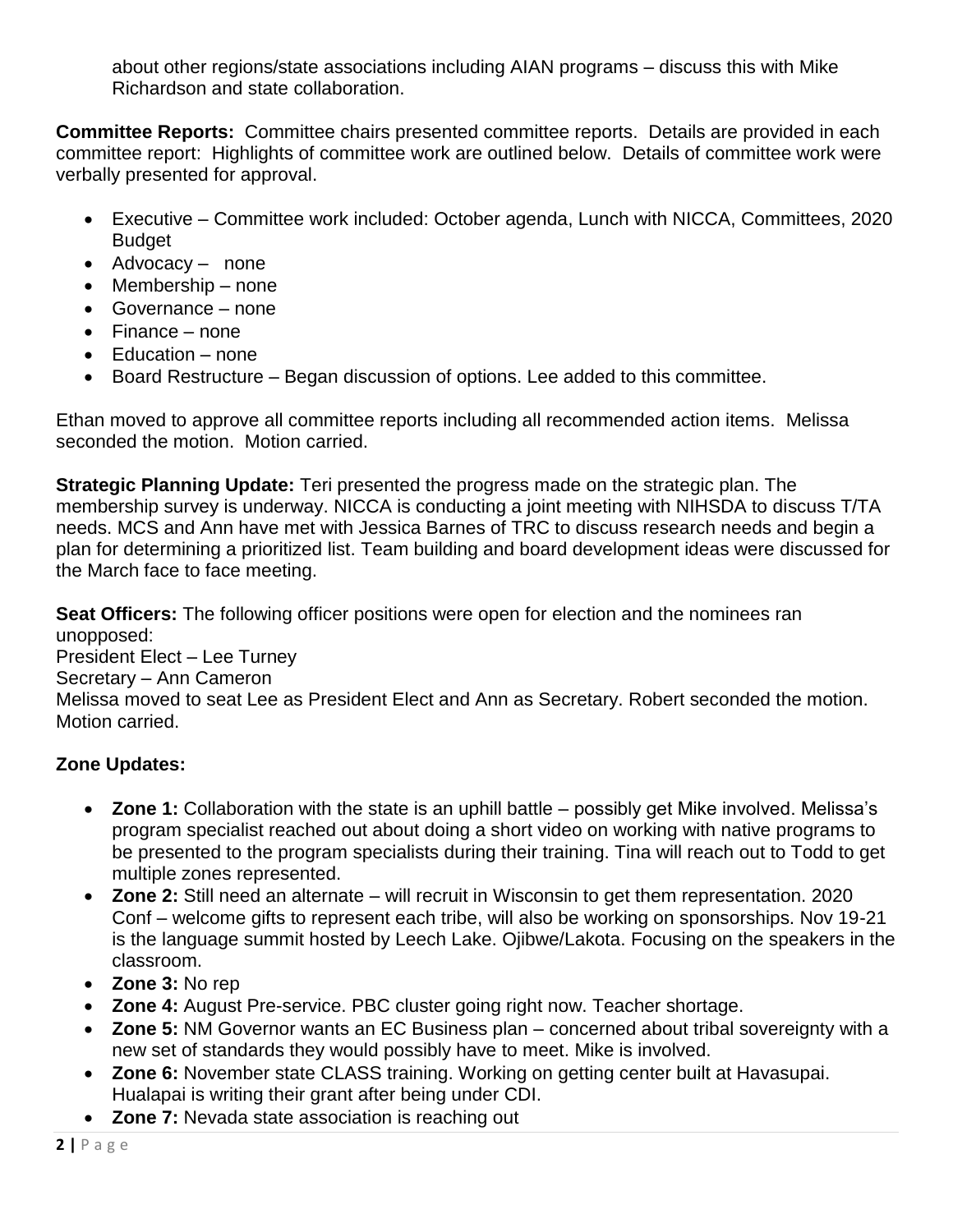- **Zone 8:** Crow is possibly not providing services now. This zone has 7 programs that have not joined NIHSDA.
- **Zone 9:** Quinault is doing coaching through CCDF funding.
- **Zone 10:** Cook Inlet is building a new center. Tanana Chiefs is having issues with hour requirements due to seasonal subsistence patterns. Need to be able to develop a local option for each village independently. Kendall mentioned that they use a form to excuse absences due to a culturally relevant practice and family activity. Still struggling with the state funding disparity. Melissa moved to send a letter from NIHSDA (Tina and Ethan will draft) in support of AN programs receiving an equitable share of state funding. Carlos seconded the motion. Motion carried.

**TD/KH Award:** Response to this staff award has really dwindled. There was discussion of whether to discontinue, or to change it to a program of excellence type award. Ethan moved to send this discussion to the membership committee. Jenny seconded the motion. Motion carried.

**2020 Proposed Budget:** Carlos presented the budget for 2020. \$1,000 was added to the 721 Education and Info line item in the expense budget. Robert moved to approve the budget with the addition. Cheryl seconded the motion. Motion carried.

**Meeting with NICCA:** (NICCA board members in attendance: Jennifer, Sherry, Tricia, Barbara, Priscilla, Norm, Michelle)

- There are 268 tribal child care programs. They have a conference every 2 years (next is in 2021)
- NICCA has had difficulty partnering with Tribal CC TTA for training. Information on upcoming trainings is difficult to obtain. TTA expresses concern about the things NICCA trains on.
- Many in CC don't know about the National centers as a TA resource

# **Follow-Up to OHS Tribal Consultation (CLASS):**

- 2 calls so far
- They are asking, 'We have to use CLASS, but what ways can we modify or change its use?"
- Native reviewers try to recruit more, but how to we ensure that they actually go on native reviews?
- Let programs tell their story of how they use the CLASS tool
- Use CLASS to evaluate programs, but not as a trigger for DRS
- Reviewers need to be able to interact with the classroom
- Lowe CLASS scores should only be a non-compliance
- More transparency is needed in the process data on actual classrooms so that training can be targeted.
- Scores should be received in a timely manner (Kendall's program received theirs 2 years after their CLASS review)
- No chance to talk to reviewers in a lot of cases

**Partnership Goal Setting:** Board members worked in groups to set partnership goals for organizations that NIHSDA works with.